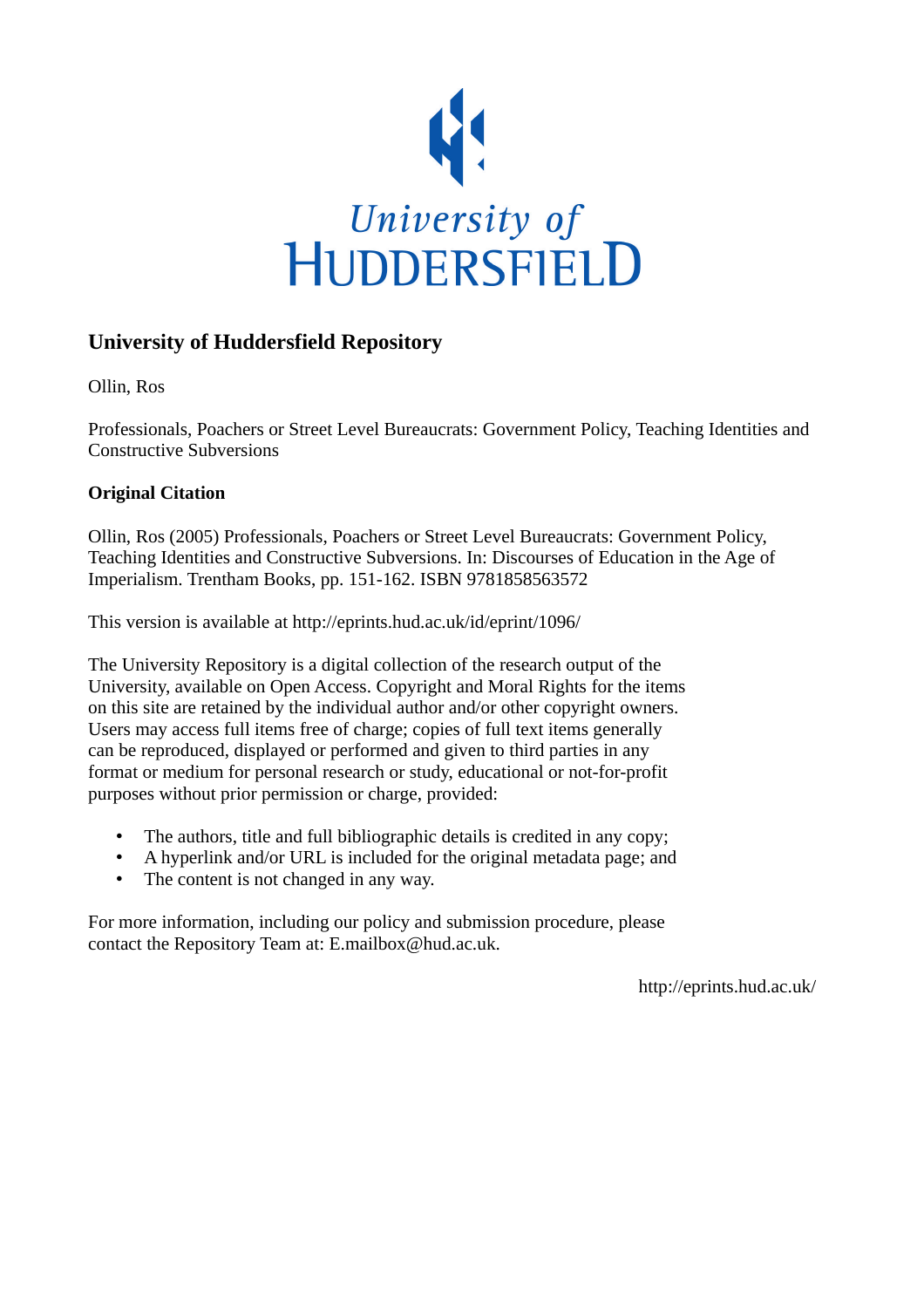9

# **Professionals, poachers or street-level bureaucrats: government policy, teaching identities and constructive subversions**

#### ROS OLLIN

*In this chapter, Ros Ollin challenges dominant notions of the teacher as victim, and explores the ways in which teachers employ subtle methods of resistance under the disguise of what De Certeau* (1984) *calls 'la perruque': the wig. Ollin explores the ways in which these constructive subversions operate within Gramscian and Foucauldian concepts of power: a conceptual framework which sees power as two-way and relational, rather than simply as the domination of one group (in this case, policy makers) by another (in this case, teachers). This chapter offers a further exploration of the forms of teacher resistance explored by Boag-Munroe in the previous chapter, and adds another dimension to the interlocking spheres of interactions explored by Haggis at the beginning of this section, placing a firm emphasis on the significance of the individual as a locus of both power and resistance.*

This chapter considers how a positive and energising discourse could be employed in discussions of teachers and their responses to bureaucratic, centralised control. I envisage this as an initial attempt to counteract a prevailing 'culture of victimhood' whereby teachers are portrayed as powerless victims trapped in a web of hegemonic power (Smyth and Shacklock, 1998). Ironically, this disempowering por-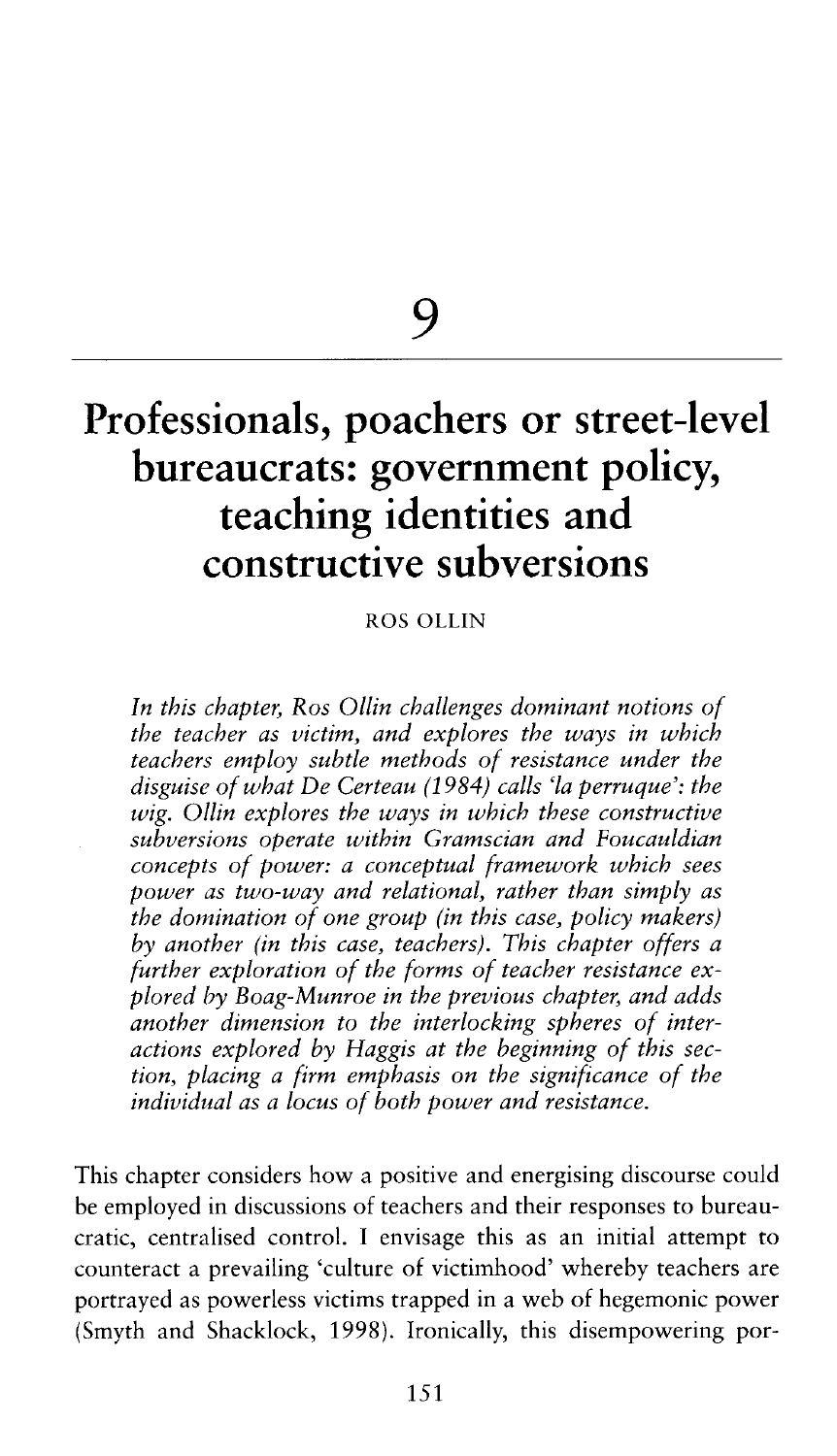trayal is often carried out by writers and educationalists in broad sympathy with the teaching profession who, by drawing attention to the problems engendered by managerialism and targeted accountability, may seek to spur the profession into large-scale action. I do not deny the validity of much of the research into the low morale and pressures experienced by teachers in all educational sectors. Nor do I deny the validity of any aspirations which support the rights of teachers as a body to change those initiatives which contradict their own knowledge and experience. However, I would suggest that there is a parallel perspective to be considered, concerned with the subtle and complex interplay between external factors and individual agency which operates on a daily basis throughout the education system. The ways in which writers represent teachers and the ways in which research is interpreted may demonstrate a tendency to dismiss as insignificant, if not irrelevant, the small acts of resistance and what I will term 'constructive subversions' demonstrated within teachers' working practices. By drawing on theories from a number of different epistemological and philosophical areas, I hope to suggest that the space for individual action, and its effect on policy implementation, may be far greater than is often acknowledged.

The policy context within which teachers operate has been extensively considered by writers on education. Much has been written about the increasing convergence in global government policy trends characterised by a centralisation of control, an emphasis on performativity, accountability and marketisation, communicated through a discourse of managerialism. The effect of these restrictive frameworks and government policy initiatives on the work of teachers and academics has been extensively documented (Lea *et aI,* 2003; Ollin, 2002; Ball, 2001; Easthope and Easthope, 2000; Avis, 1999; Dale, 1997; Halsey *et aI,* 1997; Hargreaves, 1994; Torres, 1989). This has engendered a lively and wide-ranging debate on the professional identities of those involved in teaching and, more broadly, on the nature of teacher professionalism itself (Bathmaker, 2001; Sachs, 2003; Day, 2000; Whitty, 1997). A significant feature of much of this work is the representation of teachers as being under a state of siege, as powerless victims of forces beyond their control. Ball uses comments from demoralised teachers to support his analysis of the intrusion of the 'technical intelligentsia' which 'drives performativity into the day-to-day practices of teachers' and forces them to 'play the game' in school inspections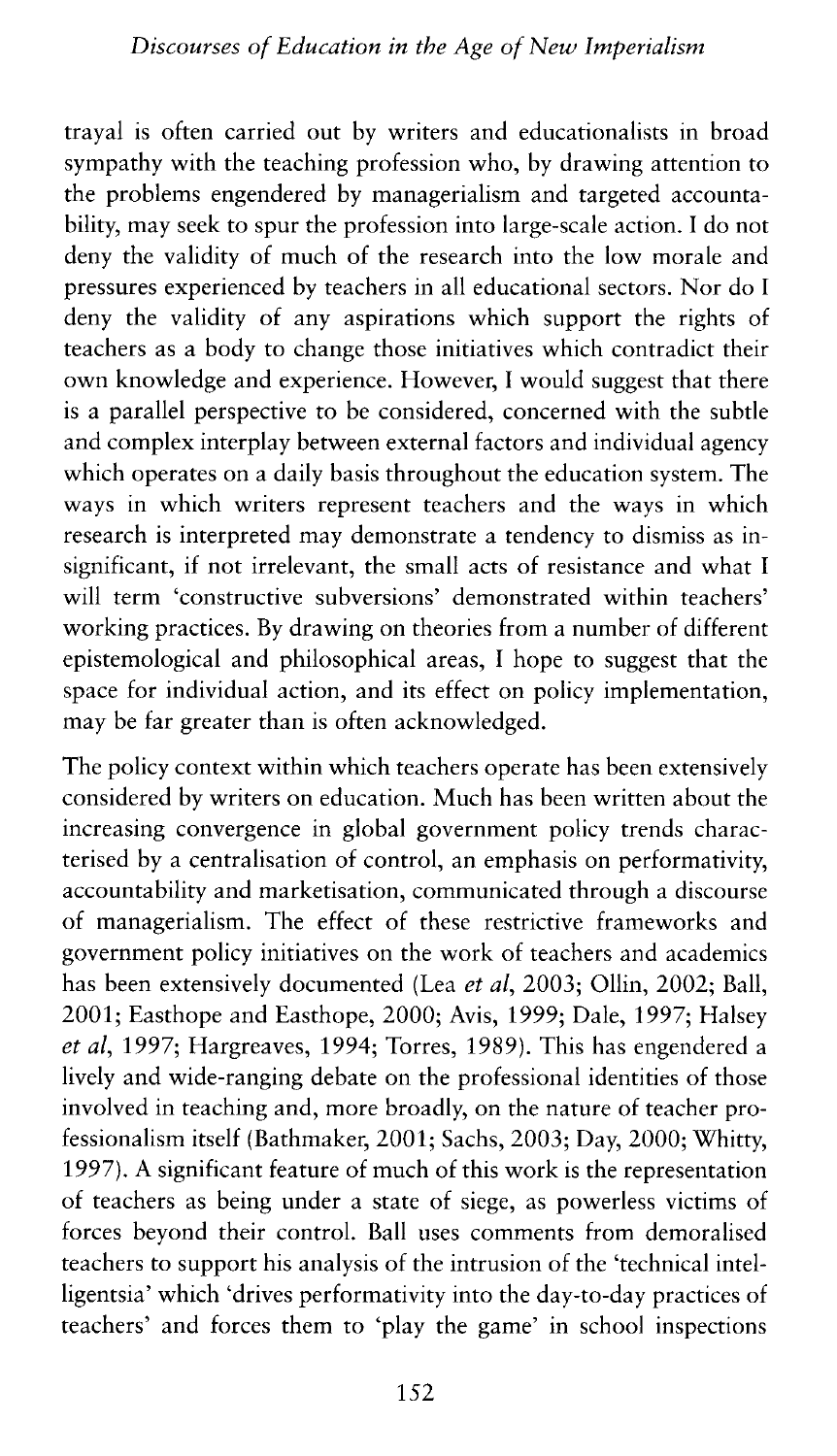(Ball, 2001:147). **In** the post-sixteen context, the lack of active mass resistance is presented as having a damaging effect on education:

**In** further or higher education, the passivity of lecturers and academics undermines the possibilities of revitalising what is left of the academic community. (Hayes, 2003:88)

Exhortations for action tend to concentrate on large-scale collaborative resistance undertaken by the teaching community as a whole. For example, the recent call from Sachs (2003) for symbolically 'disruptive work' and the need to challenge the dominant discourse of education is aimed at generating collective action rather than individual resistance. This would support a concept of professionalism which includes the obligation to speak out in public as a cohesive body (Carr, 2000). However, I would suggest that there can be many different kinds and levels of resistance which writers on education need to take into account. These can include resisting practical changes affecting working practices; resisting the *processes* by which change is implemented; resisting inroads on personal or professional identity; resistance to a general state of things by opposition to a political or ideological stance. For each type of resistance, action can take place at the micro-level (the individual and particular), as well as the macro-level (the large-scale and public), with continuous interplay between the two (Giddens, 1984). I will argue in this chapter that many theoretical perspectives on power and change acknowledge the significance of this micro-level activity in undermining large-scale structures of control.

It may be useful here to explore briefly different notions of power and their relationship to resistance, as inherent in the notion of resistance is the notion of power - power that is resisted against or power that is exercised to overcome resistance. However, the concept of power is in itself problematic, characterised in different ways depending on which ontological stance prevails. I would suggest that, broadly speaking, power can be conceived as either hegemonic or organic. **In** Marxist philosophy, power is hegemonic, characterised by centralised political and economic control and the presence of a dominant discourse which 'normalises' potentially contestable sites (Gramsci, 1971). The relationship of the 'resistor' to the source of power is conceived here as a duality consisting of the monolithic dominant and the rebelling subordinate.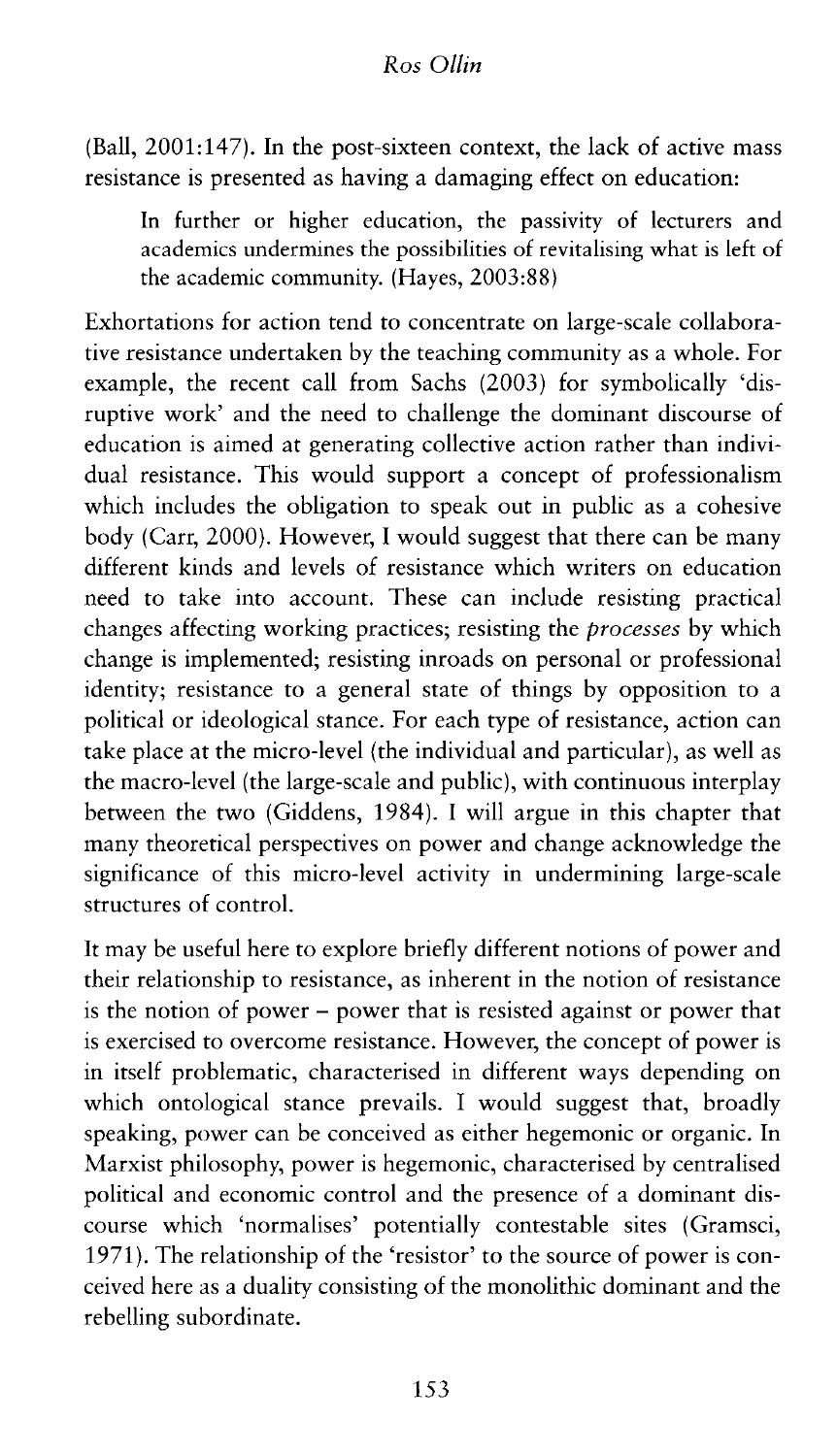An alternative notion characterises power as an organic entity, located not in one space but endlessly formulated and reformulated within socio-cultural networks and social relations (Foucault, 1997). Power here may not be overtly represented, but becomes covertly internalised and normalised within the practice of individuals and groups. Of significance to this chapter is that the Gramscian hegemonic and the Foucauldian relational concepts both acknowledge the potential of individuals to exercise resistance. Far from characterising people as victims, Gramsci has a liberating notion of the power of individuals to think and to question social and political norms - the development of a social consciousness which he argues is not something that can be imposed upon people, but arises from their own working lives. He further suggests that any contradictions between the results of political ideology and the lived experience of the individual should be seen in terms of an ideological struggle. Interestingly, Gramsci suggests that although resistance may occur as an overt ideological struggle, it also may be construed as an ideological *struggle even if those involved are unaware of this.* I would suggest that this viewpoint could indicate a caveat to those writers on education who dismiss individual acts of principled assertion as 'mere' resistance (Moore *et aI,* 2002) as it places those acts inevitably in the public and ideological domain, even though the individual intentionality derives from the private domain of personal principle.

Although the hegemonic concept postulates a binary relationship of power and resistance, Foucault's notion of resistance is of a far more fluid and elusive nature, weaving through different social fabrics and taking coloration from the surrounding context or circumstance. It functions through a knowledge of the rules of a particular environment, its regulatory systems and how its discourse is employed. This knowledge can then be used by individuals as a basis for developing the tactics which will enable them to survive in complex and sometimes hostile environments. This idea of tactics is given a more active and empowering slant by De Certeau (1984) discussed later in this chapter.

So far, I have considered briefly two different philosophical and political conceptualisations of power and have argued that both notions allow for the significance of individual agency. I will now consider a different theoretical field altogether, that of strategic management and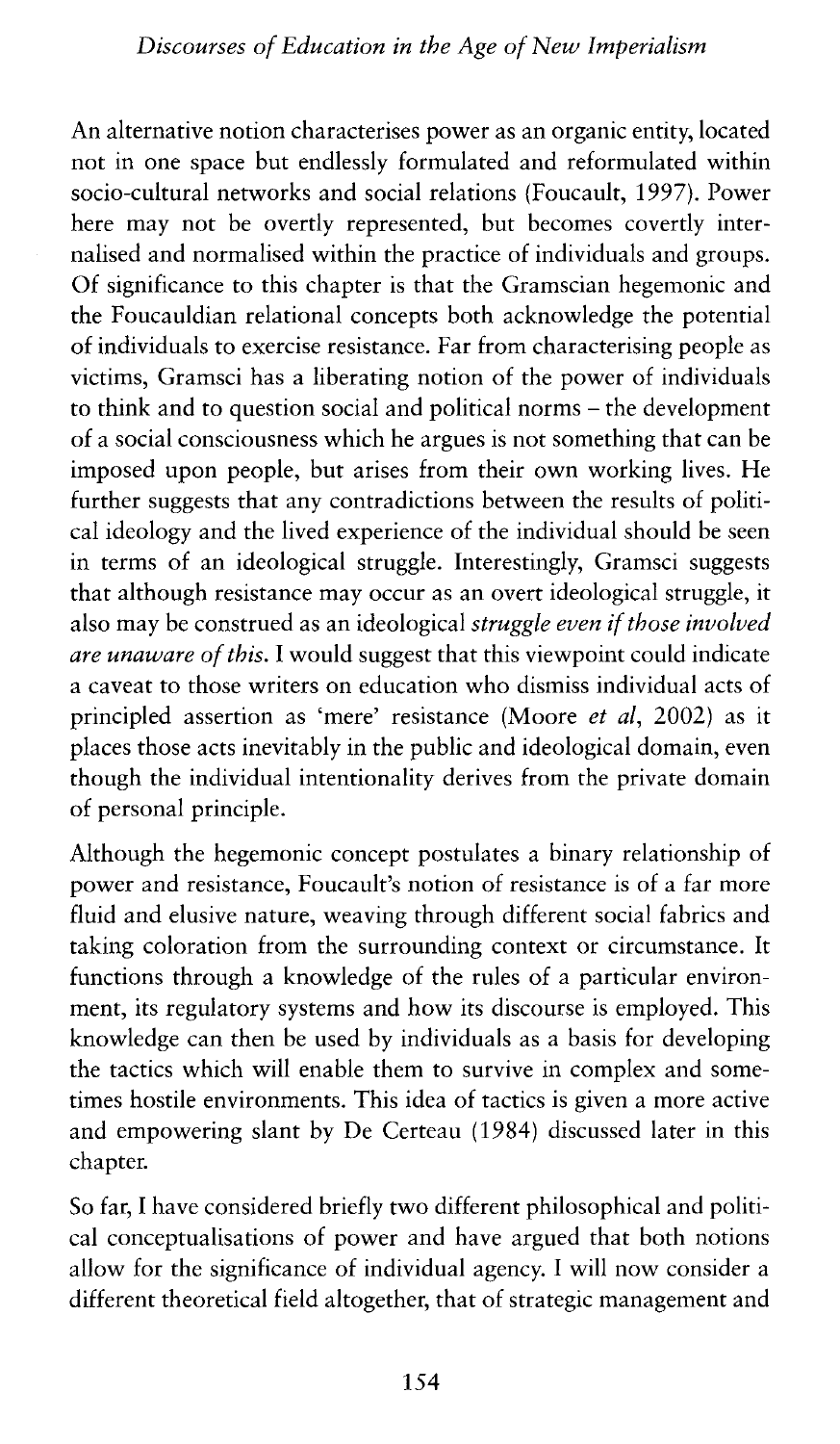change. I will suggest that, within the conceptual framework of management theory, government policy developments and implementations can be represented as large-scale change strategies, exemplifying, according to the theoretical base, either hegemonic or Foucauldian notions of power. Classical planned models of change, linked to Taylorist models of control (Taylor, 1911) are underpinned by what could be termed a hegemonic ontology where power is located in one place – the top – and with that power being used to force, coerce or persuade groups or individuals into compliance with the change required. This compliance model is consistent with the normative motions of an authoritative policy hierarchy (Brodkin, 2000) and can be found in the coercive discourse of some government members, such as Charles Clarke, the current UK Secretary of State for Education and Skills. It can also be found in the policing-oriented inspectorial system exemplified by the ruthless and punitive approach adopted by Chris Woodhead, the former UK Chief Inspector for Schools, who resigned in November, 2000.

More recent theorists on strategic management reject the rather static and simplistic notions of power inherent in classical management theory, and acknowledge the complexity and instability of the change process (see, for example, Fullan, 1999). This thinking is reflected in contemporary management theories related to processual, cultural models of change. **In** these models, power is no longer seen as located in one particular space, but functions as a set of fluid and evolving relationships which form as a result of different sets of alliances or circumstances (Dawson, 1994; Fullan, 1999). This is far closer to Foucault's notion of power as organic, residing not in one place or person, but within networks of relations of power (Foucault, 1997). Important to the theme of this chapter is that strategic management theory using a processual approach recognises the *micro-* as well as the macro-political and cultural dimensions of strategic policy change and also, the importance of acknowledging different loci of power in the implementation of policy initiatives (Dawson, 1994).

While both classical and processual theories include the possibility of resistance to change, however, conceptualisations of resistance differ among different strategic management models. **In** the classical planning model, resistance is seen as entirely negative, to be preempted, beaten down, appeased or managed. Resistance in this model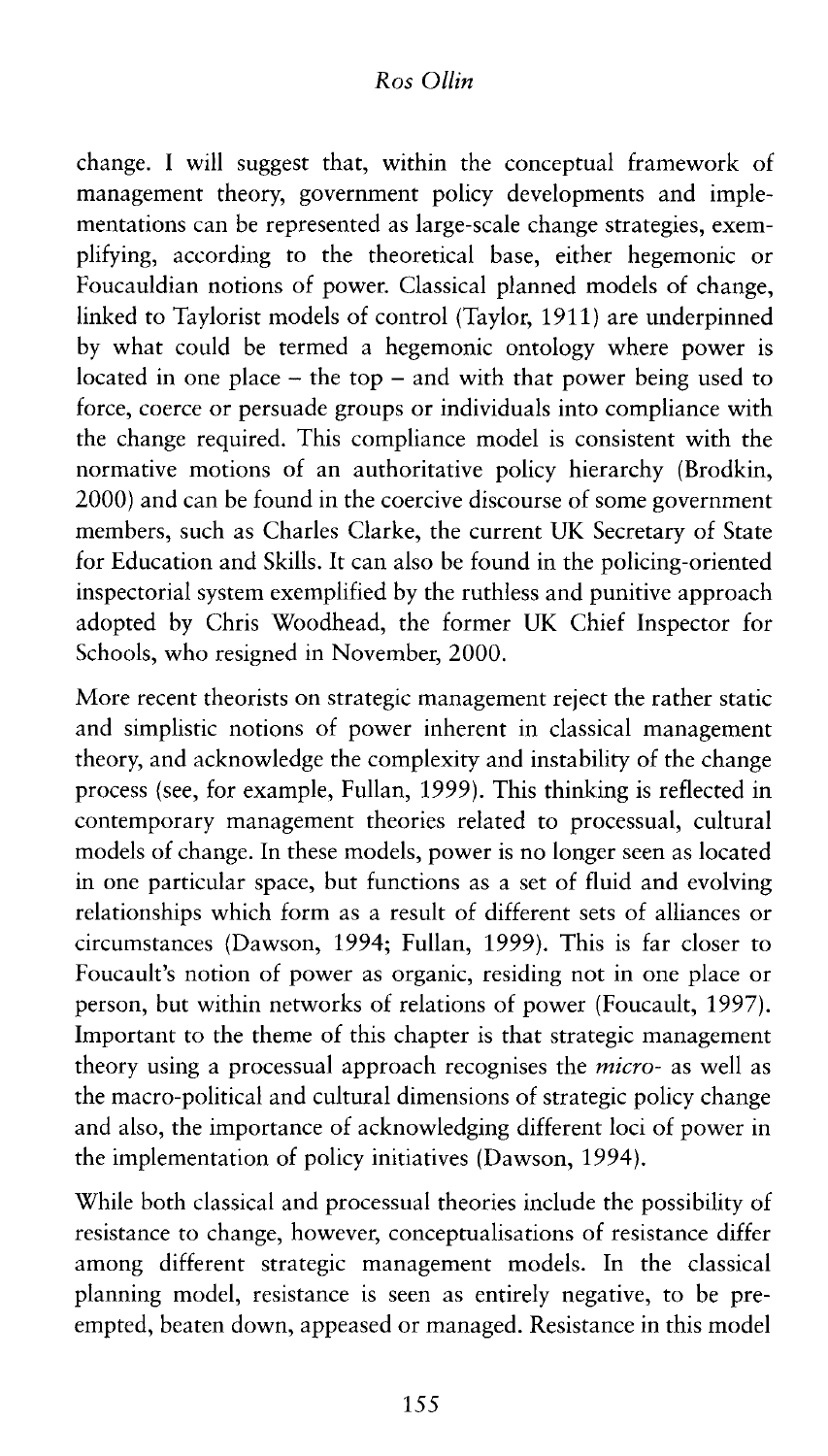means that the power at the top is directly challenged by those on whom the power is enacted. The confrontational nature of this power-resistance binary lends itself to large-scale public challenges to those in control of policy by groups of people such as professional bodies or trades unions, or to large-scale inertia such as that demonstrated by many teachers in response to policy changes (see Boag-Munroe in this volume). However, resistance is characterised differently in the more contemporary processual, cultural change models. Here resistance, in the form of disagreement or conflict, is seen by some writers as a means of ensuring that the change takes into account the multiple perspectives of those involved, with the possibility of reaching a level of compromise about the nature of the changes to policy or practice to be enacted (Fullan, 1999). **In** the latter model, power is recognised as being located at *all* levels within an institution, at practitioner level as well as at management level. Of significance to the theme of resistance is that processual models of strategic management acknowledge a very real possibility of individual practitioners changing the content or process of a policy enactment. As Fullan suggests:

The individual educator is a critical starting point because the leverage for change can be greater through the efforts of individuals (1993:12)

So far in this chapter, I have tried to indicate that different theoretical fields all recognise that there is space for resistance at the level of the individual, as well as through the collective public voice. I have also suggested that it is possible for individual resistance to have an impact on policy. I will now look at this theme in more detail through the work of Michael Lipsky on street level bureaucracy and then move on to discuss an empowering version of individual agency through looking at Michel de Certeau's writing on poaching and *la perruque.*

The research of Michael Lipsky (1980) presents a useful challenge to the notion of passive acceptance and the portrayal of individuals as powerless in their enforced enactment of government policy. His concept of the 'street level bureaucrat' encompasses those public sector workers who interact directly with the public and can exercise considerable discretion in how they work. He includes teachers among the list of public sector workers to whom this analysis applies. Of relevance to this chapter is that Lipsky's research attributes a signi-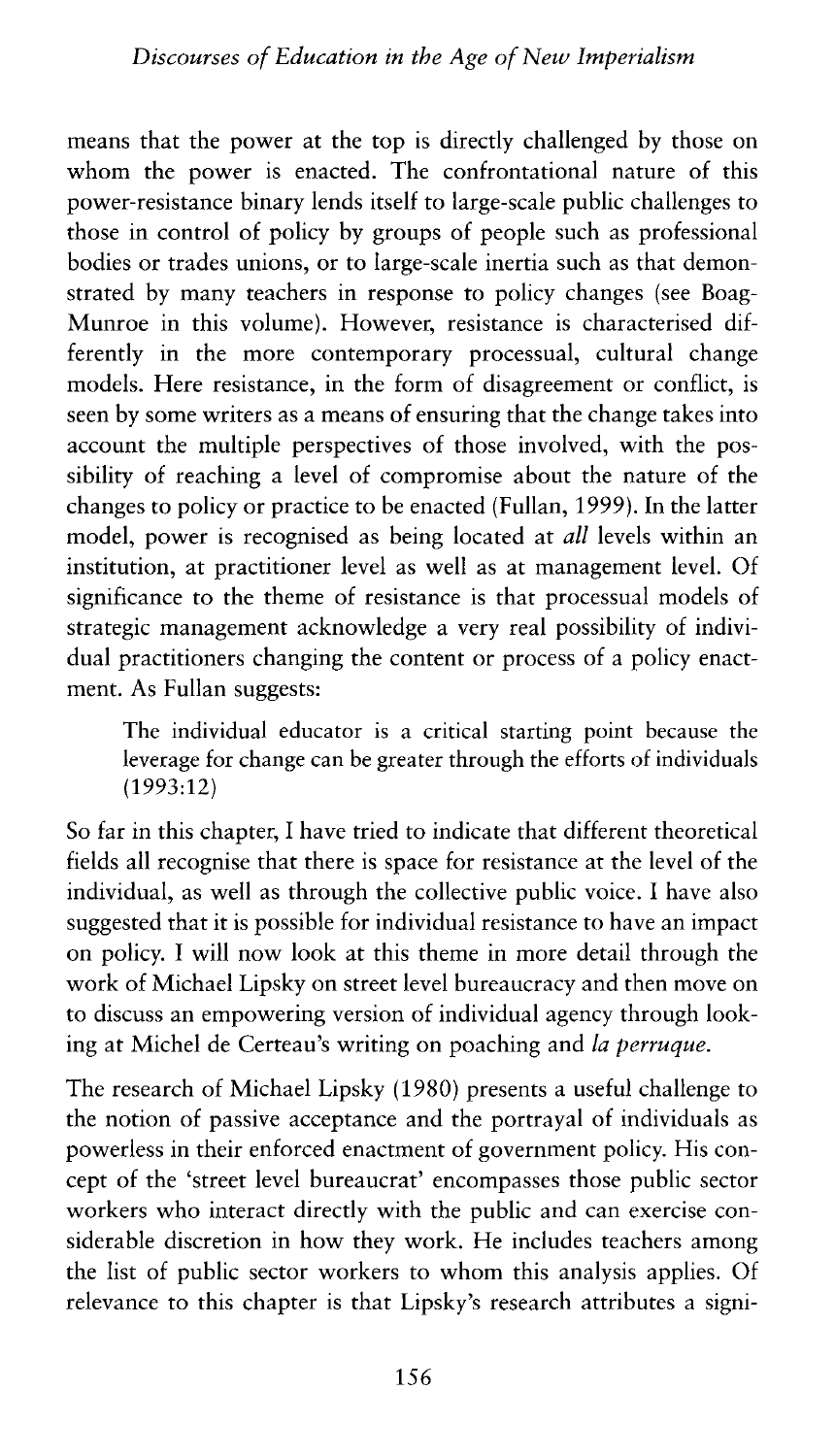ficant amount of discretionary power to street level bureaucrats, including the power to interpret policy according to their own capacities to carry out the work and control what and how they choose to implement. Lipsky identifies that common environmental features of public sector employees operating at street-level are the significant resource constraints and heavy workloads under which they must function. These affect the strategies they use to cope with their job, which display a number of features comparable to research on teachers' coping strategies (Moore and Edwards, 2003). Lipsky sees the street-level bureaucrat as essentially self-determining, with considerable power to interpret and enact the job in the way that they choose. He suggests that the demands of accountability, which seeks to increase congruence between worker behaviour and management policy through administrative controls, have little effect on the streetlevel bureaucrat who will find ways of producing the minimum required. Although Lipsky's representation of the street level bureaucrat devising individual coping mechanisms under stress is, in one sense, a depressing view, in terms of the notion of resistance to a managerialist environment, there is some cause for optimism. Although he recognises that the idealism and commitment of many practitioners is affected by the pressurised context of work, he does see them as exerting very substantial power over their own work practices. This autonomy can also have the far more wide-reaching effect of changing government policy at street level. Hence by individual interpretations of policy, that policy is transformed. The effects of policy transformation from the 'top to the bottom' have been researched elsewhere and represented, for example, in what Reynolds and Saunders term *'the implementation staircase'* (Reynolds and Saunders, 1987).

However, although Lipsky writes about the power of the employee, he does present their resistance to policy initiatives in terms of the coping strategies of a beleaguered workforce. Hence, to a certain extent he still contributes to a representation of 'victimhood'. De Certeau (1984) has a far more empowering notion of resistance, captured in his work on the everyday practices by which ordinary people reclaim their own meanings from those presented to them through the processes and products of mass enculturation. He distinguishes between strategy and tactics, where strategy is determined by those with 'will and power', delineating a space from which influence can be exerted over external targets or threats, and tactics  $-$  'the art of the weak'  $-$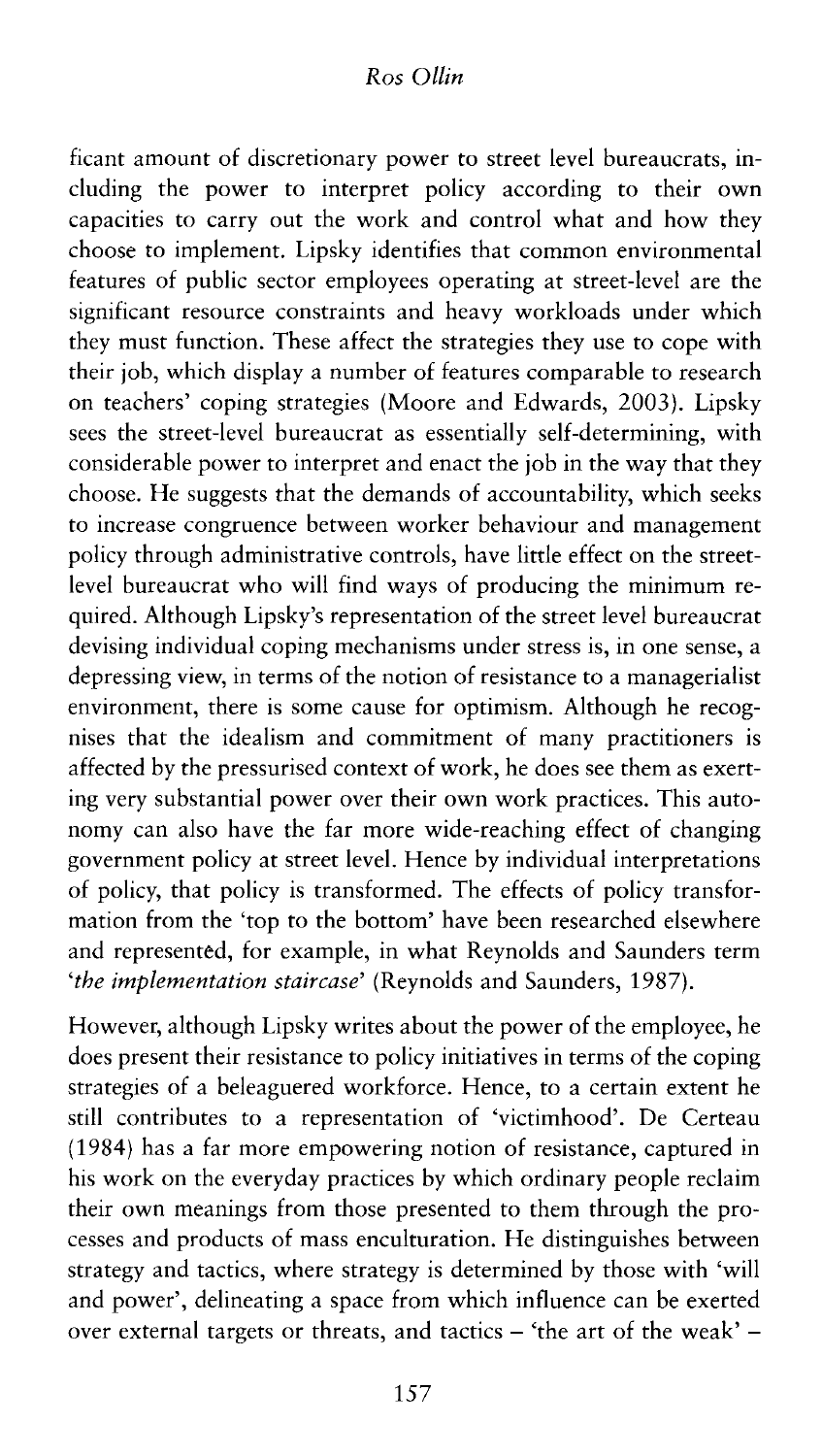operating within a space that is not their own. In other words, tactics comprise a 'set of practices that strategy has not been able to domesticate' (Buchanan, 2000:89).

De Certeau's (1984:18) idea of resistance is in the form of 'subtle, resistant activity' and includes 'innumerable ways of playing and foiling the other's game... that is, the space instituted by others'. However, although he seems to almost suggest a kind of guerilla tactics here, in which the resistance is a negative, if playful act, elsewhere he indicates ways in which people take positive action to transform existing spaces and, through making their own space within them, affirm their sense of self. They do this through their discourse - stories which affirm an alternative way of viewing the world, which refuse to legitimate a dominant ideology. They also do this through their own practice, in particular what De Certeau (1984:24) refers to as la perruque (the wig) which is 'the worker's own work disguised as work for his employer'. De Certeau (1984:25) suggests that this practice is prevalent in most places and that by doing this, the worker actually 'diverts time... for work that is free, creative and precisely not directed for profit'.

I would suggest that the power of De Certeau's analysis is in the representation of the capabilities of individuals and small groups caught in larger systems to retain those things that are important to them and co-exist with, whilst refusing to legitimate, systems of dominance and control. The discourse he uses is of play, joy and creativity  $-$  an essentially liberating discourse about the practices of ordinary people. I would suggest also that much research on teachers marginalises the capabilities of individuals and small groups caught in larger systems to retain those things that are important to them and to co-exist with, *whilst refusing to legitimate,* systems of dominance and control. This corresponds to various research findings about teachers' resistance to relinquishing what they consider to be important to good practice (Smyth, 2001). I would further suggest that De Certeau's concept of *la perruque* might be adapted to include the possibility that an individual's notion of their own professional identity might cause a particular type of 'poaching' from the employer's time. This poaching would involve the worker taking time to engage in the types of practices which satisfy them that they are behaving in accordance with their own notions of personal and professional identity. The worker's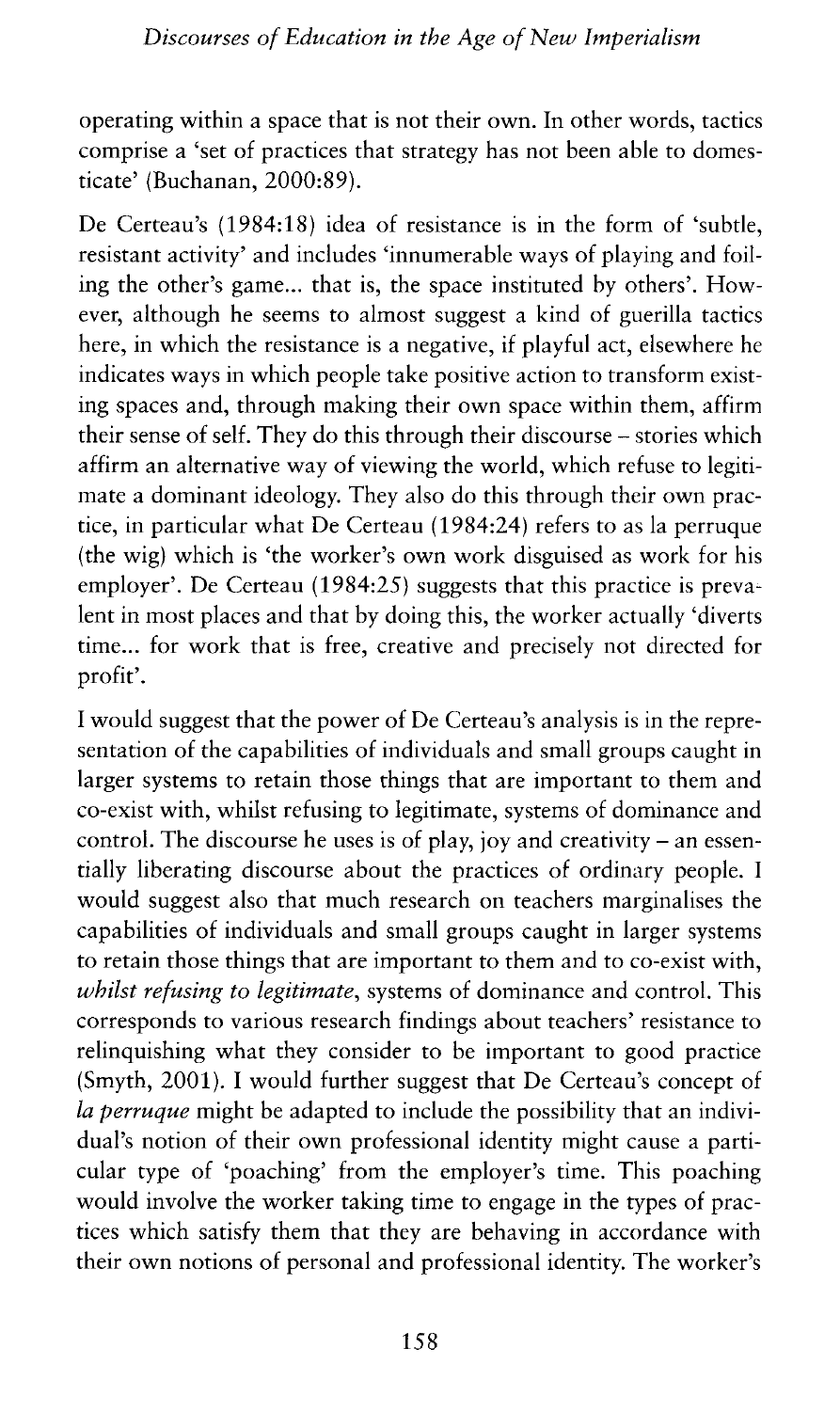*own* work here is the professional practice they define as good and appropriate, and 'disguised as work for the employer' represents a 'strategic compliance' (Shain and Gleeson, 1999, in Bathmaker *et ai,* 2003) with external managerialist demands.

My point here is that there are many ways in which resistance to government ideologies, represented through policy, can take place, and that many of what I will term constructive subversions can take place. These are acts which may take place at an individual or small group level, but can have the effect of subverting policy intentions and even transforming policy itself. They are constructive for this reason, but constructive also because they serve to reinforce a positive and empowered notion of teacher identity rather than the besieged victim too often portrayed.

It has been suggested that a culture of pragmatism has effectively depoliticised teachers (Moore *et ai,* 2002). It has further been suggested that active subversion of policy only exists at senior management level (Moore and Edwards, 2003) through what has been termed strategic pragmatism. However I would suggest that there are many examples of these tactics being used by teachers at the 'street level'. A significant number of research findings which present teachers as compliant and powerless are currently predicated on large-scale challenge as being the only means of countermanding government policy. However, a closer look at how the teachers are actually undermining policy by their small-scale acts of principle might support a different reading of some of the research evidence. A recent book researching teacher's lives warns against underestimating individual teachers:

Beware of making judgements about teacher technicisation which underestimate or do not take into account the power of local, institutional and personal professional contexts. (Day, 2000:126)

Day further states:

The teachers in this study had clearly adapted and during the transition from initiation to internalisation of change had reasserted their autonomy. *(ibid:126)*

Let me state clearly that I am not suggesting that writers on education should adopt any simplistic, propagandist view of teachers happily implementing government policy as portrayed in much of the government-inspired literature. I am proposing that, in its desire to take a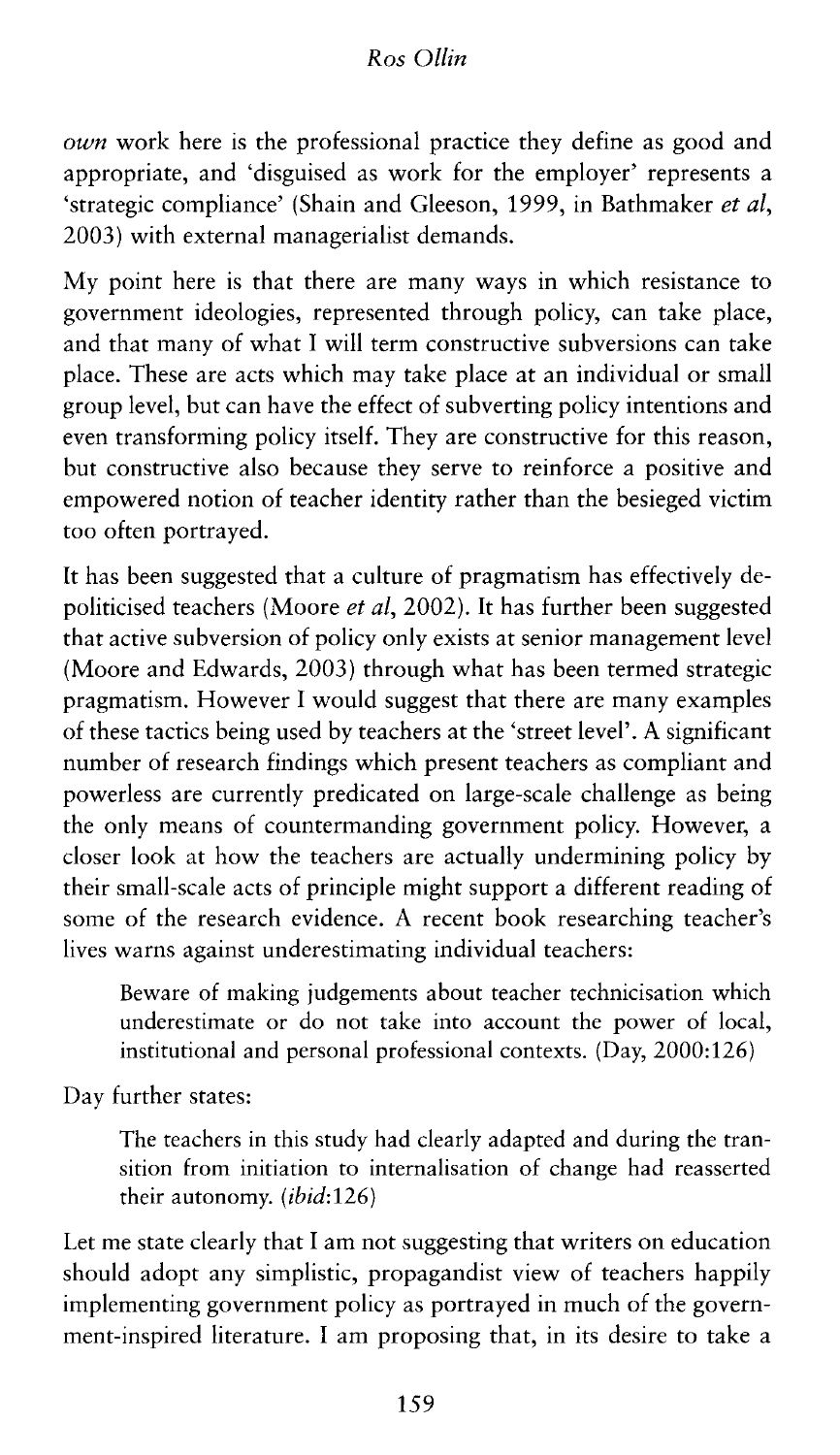critical viewpoint on centralised policy, educational research does not neglect or minimise the capability of individuals to retain what they consider is important, and by so doing resist, to some measure at least, the external pressures for them to act otherwise. I would suggest that the constructive subversions that many teachers engage in on a regular basis represent a principled version of *la perruque* where the tactics of the 'weak' have the potential to form a powerful alternative framing of what is important in education. A number of commentators on education have called for large-scale public actions to produce an assertion of teachers' identities and professional practices. I would argue that there is room for both this overt activism and for less public, but nevertheless, constructive subversions. Both have an important part to play in the development of an alternative discourse which removes teachers from a position of victimhood. I would suggest that it is important for both teachers and those who write about teachers to be aware of the frames (Schön, 1993) within which their discourse is created, and to become aware of the possibilities of reframing towards a more positive and empowering vision of teachers' potential to bring about change.

## **References**

- Avis,] (1999) Shifting Identity. New conditions and the transformation of practice - teaching within post-compulsory education, *Journal of Vocational Education and Training,* 51(2): 245 - 264
- Ball, S (2001) Performatives and fabrications in the education economy: towards the performative society, in: Gleeson, D and Husbands, C (eds) *The Performing School: Managing teaching and learning in a performance culture.* London: RoutiedgeFalmer
- Bathmaker, A (2001) Neither dupes nor devils: teachers' constructions of their changing role in Further Education. Paper presented at the fifth annual conference of the Learning and Skills Research Network, Research-Making and Impact on Policy and Practice, Robinson College, Cambridge, December 2001
- Bathmaker, A, Avis, J and Kendall A. (2003) Biography, values and identity: becoming a lecturer in Further Education. Paper presented at the International Conference of the *Journal Of Vocational Education and Training.* July 2003
- Brodkin, E Z (2000) *Investigating policy's practical meaning: street-level research on welfare policy.* Working paper: Project on the Public Economy of Work. Chicago: University Of Chicago

Buchanan, I (2000) *Michel de Certeau; Cultural Theorist.* London: Sage

Carr, D (2000) *Professionalism and Ethics in Teaching.* London: Routledge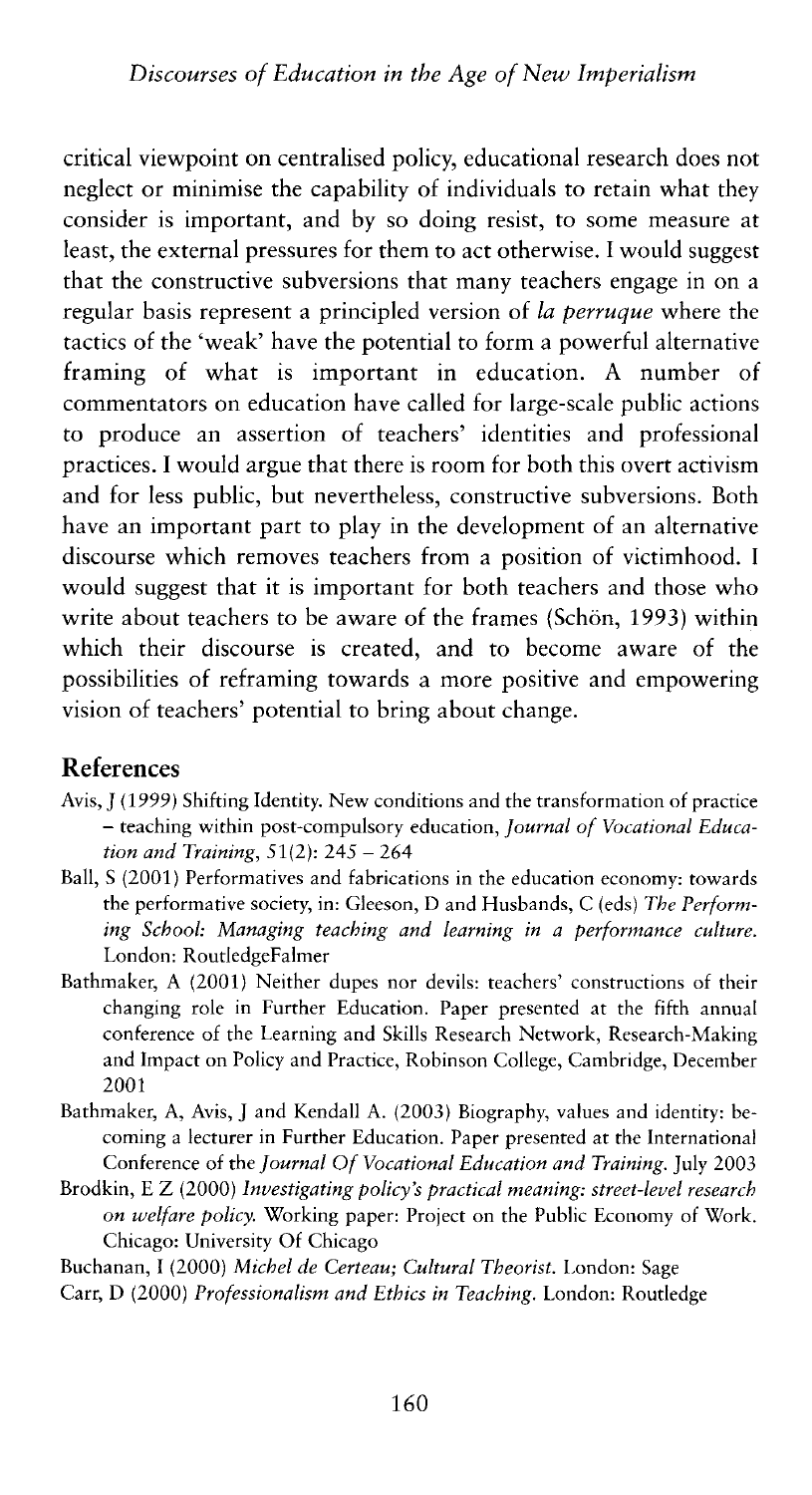- Dale, R (1997) The state and the governance of education: an analysis of the restructuring of the state-education relationship, in: Halsey, A, Lauder, H, Brown, P and Wells, *A Education: Culture, Economy, Society.* Oxford: Oxford University Press
- Dawson, P (1994) *Organizational Change: A processual approach.* London: Paul Chapman
- Day, C (2000) Stories of change and professional development: the costs of commitment, in: Day, C, Fernandez, A, Hauge, T and Moller, J (eds) *The Life and Work of Teachers: International perspectives in changing times.* London: Falmer
- De Certeau, M (1984) *The Practice of Everyday Life.* (Trans S Rendall). Berkeley: University of California Press
- Easthope, C and Easthope, G (2000) Intensification, extension and complexity of teachers' workload, *British Journal of Sociology of Education,* 21 (1): 43 - 57
- Foucault, M (1997) *Discipline and Punish: The Birth of the Prison* (Trans A M Sheridan- Smith). Harmondsworth: Penguin
- Fullan, M (1993) *Change Forces.* London: Falmer
- Fullan, M ( 1999) *Change Forces: The Sequel.* London: Falmer
- Giddens, A (1984) *The Constitution of Society: Outline of the theory of structuration.* Berkeley: University of California Press
- Gramsci, A (1971) *Selections from the Prison Notebooks.* London: Lawrence and Wishart
- Halsey, A, Lauder, H, Brown, P and Wells, A (1997) *Education: Culture, Economy, Society.* Oxford: Oxford University Press
- Hargreaves, A (1994) Restructuring restructuring: postmodernity and the prospects for educational change, *Journal of Education Policy.* 9(1): 47 - 65
- Hayes, D (2003) Managerialism and professionalism in post-compulsory education, in: Lea, J, Hayes, D, Armitage, A, Lomas, Land Markless, S (eds) *Working in Post Compulsory Education.* Buckingham: Open University Press
- Lea, J, Hayes, D, Armitage, A, Lomas, Land Markless, S (eds) (2003) *Working in Post Compulsory Education.* Buckingham: Open University Press
- Lipsky, M (1980) *Street-Level Bureaucracy: Dilemmas of the individual in public services.* New York: Russell Sage Foundation
- Moore, A, Edwards, G, Halpin, D and George, R (2002) Compliance, resistance and pragmatism: the (re)construction of schoolteacher identities in a period of intensive educational reform, *British Educational Research Journal. 28(4):* 551 -565
- Moore, A and Edwards, G (2003) Teaching school management and the ideology of pragmatism. Paper presented at the International Conference, Knowledge and Discourse: Speculating on Disciplinary Futures. Hong Kong, June 2002.
- Ollin, R (2002) Professionals or prisoners: the competency approach to professional development, in: Trorey, G and Cullingford, C (eds) *Professional Development and Institutional Needs.* Aldershot: Ashgate
- Reynolds, J and Saunders, M (1987) Teacher responses to curriculum policy: beyond the 'delivery' metaphor, in: Calderhead, J (ed) *Exploring Teachers' Thinking.* London: Cassell